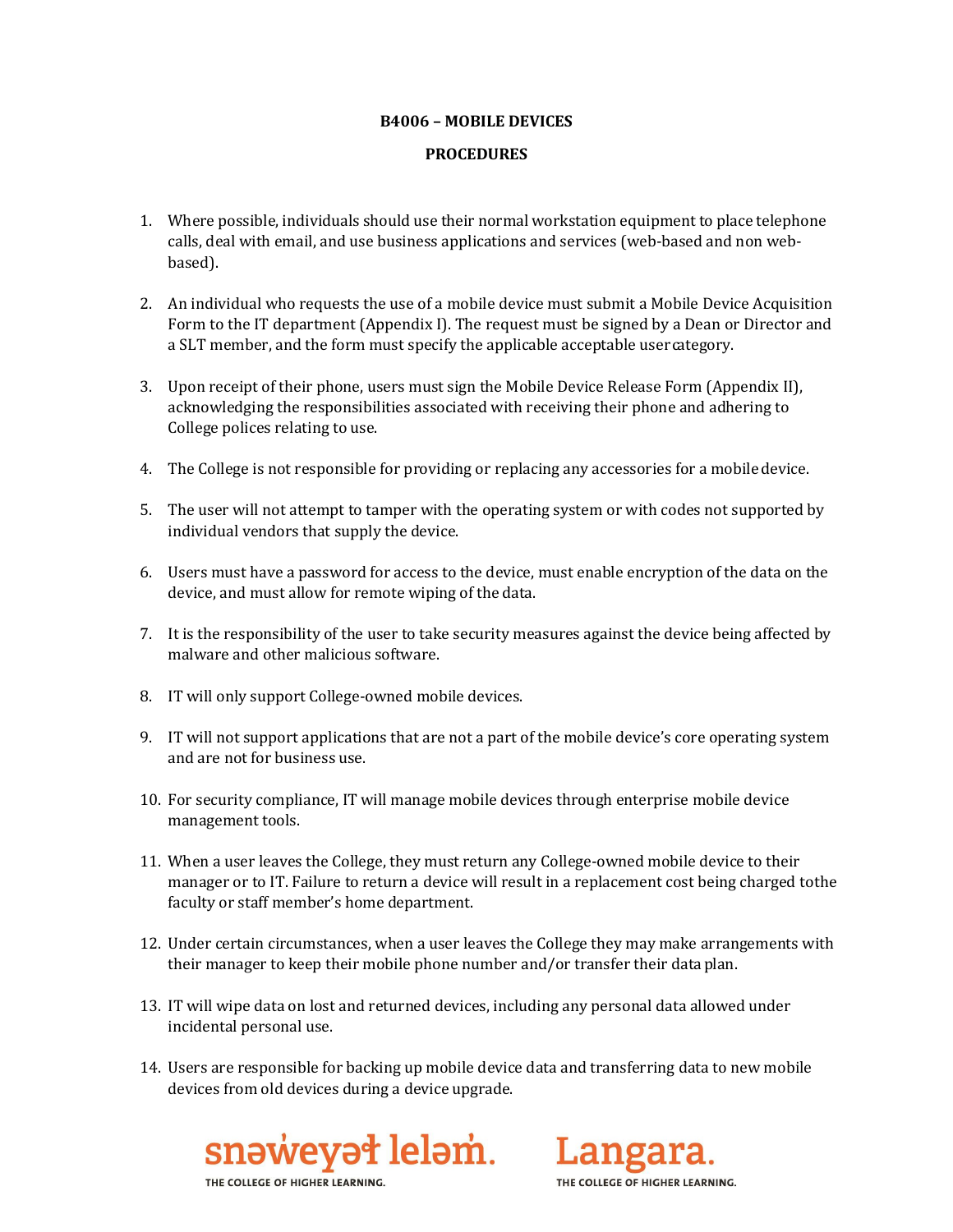- 15. The College will determine the models of mobile devices that are available. Users may specify which mobile device they would like to acquire from the approved list.
- 16. The primary purpose of a College-owned mobile device is to support the business needs of the institution. Therefore, with the exception of incidental personal use, College-owned phones must not be used in support of other business activities (e.g., providing private consulting services, supporting the needs of other organizations, etc.).
- 17. The College will pay the established base cost for an equivalent College-approved mobile device for users who wish to purchase their own mobile device provided the user has been approved by their Dean or Director and a SLT member. For example, if a user who fits within one of the acceptable user categories wishes to buy their own smart phone, the College will reimburse the individual for the base cost on a predetermined schedule to be established with the applicable Dean, Director or SLT member.
- 18. College-owned mobile devices may be upgraded to a newer unit on a replacement cycle determined by the IT Department. Users who feel their unit no longer meets their current business requirements must have their manager submit a supported request on their behalf to the applicable Dean, Director or SLT member justifying an upgrade. If the upgrade involves additional cost, the applicable SLT member will be asked to approve the upgrade, with the upgrade cost covered by the requesting department.

# **Appendices**

Appendix I – Mobile Device Acquisition Form

Appendix II – Mobile Device Release-to-Employee Form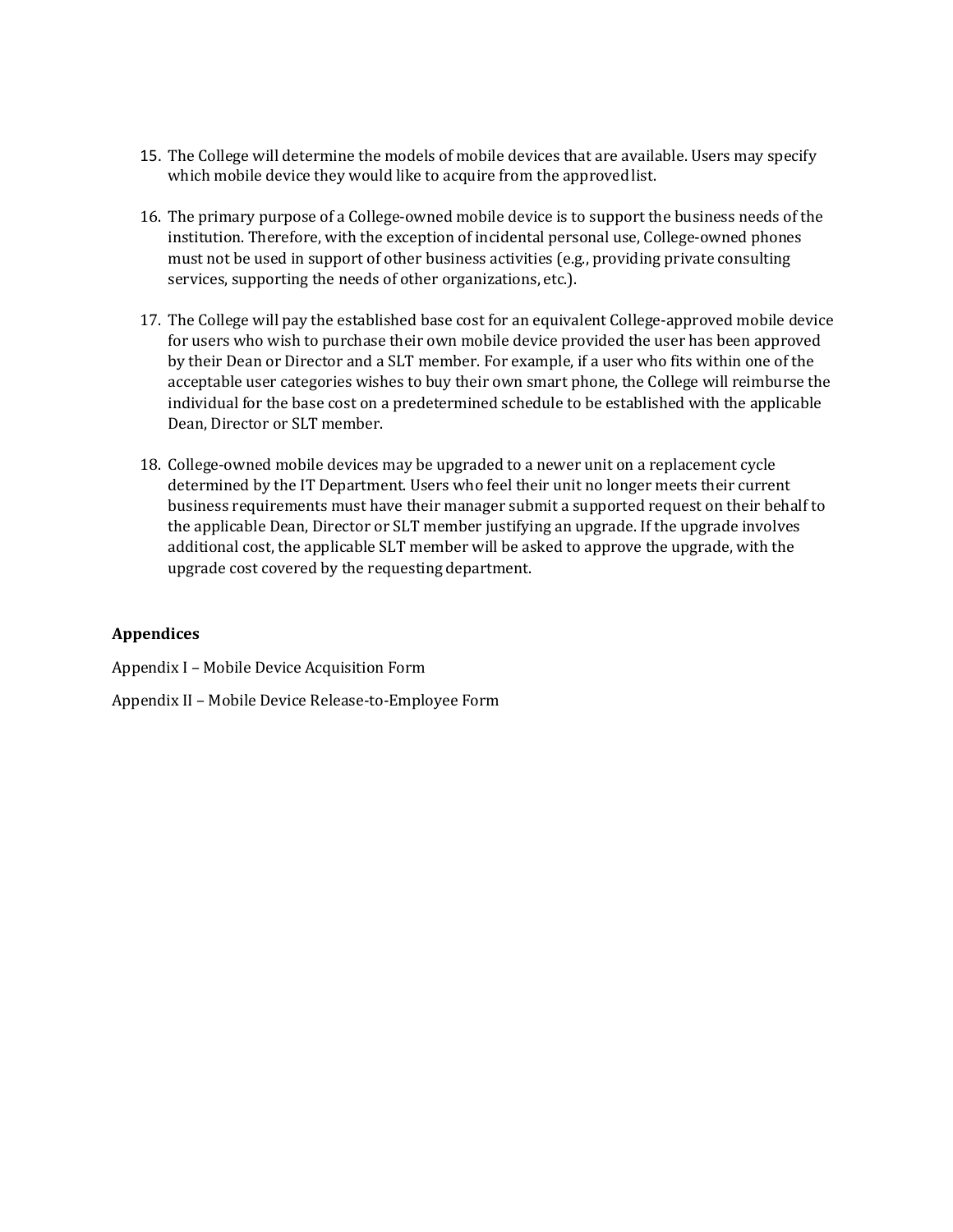**Langara College Procedures for B4006 Mobile Devices Page 3**

#### **Appendix I – Mobile Device Acquisition Form**

## **REQUEST**

Acceptable User Category (check all that apply)

Employee role is regularly required to be in contact with others when away from their normal work location, or outside of normal hours from off campus.

- Employee role is involved in evaluating, implementing, supporting or delivering educational content via mobile device technology.
- Employee role is required to support key College processes or infrastructure in the event of an emergency.

Acknowledgement

The undersigned acknowledges that:

- 1. I have read and understand the Mobile Devices Policy and its Procedures.
- 2. I agree that I am responsible for all charges associated with personal use when the invoice exceeds the base cost associated with the phone.

Employee Name Employee ID

Employee Signature SLT Member

Department Dean or Director

Signature

Date